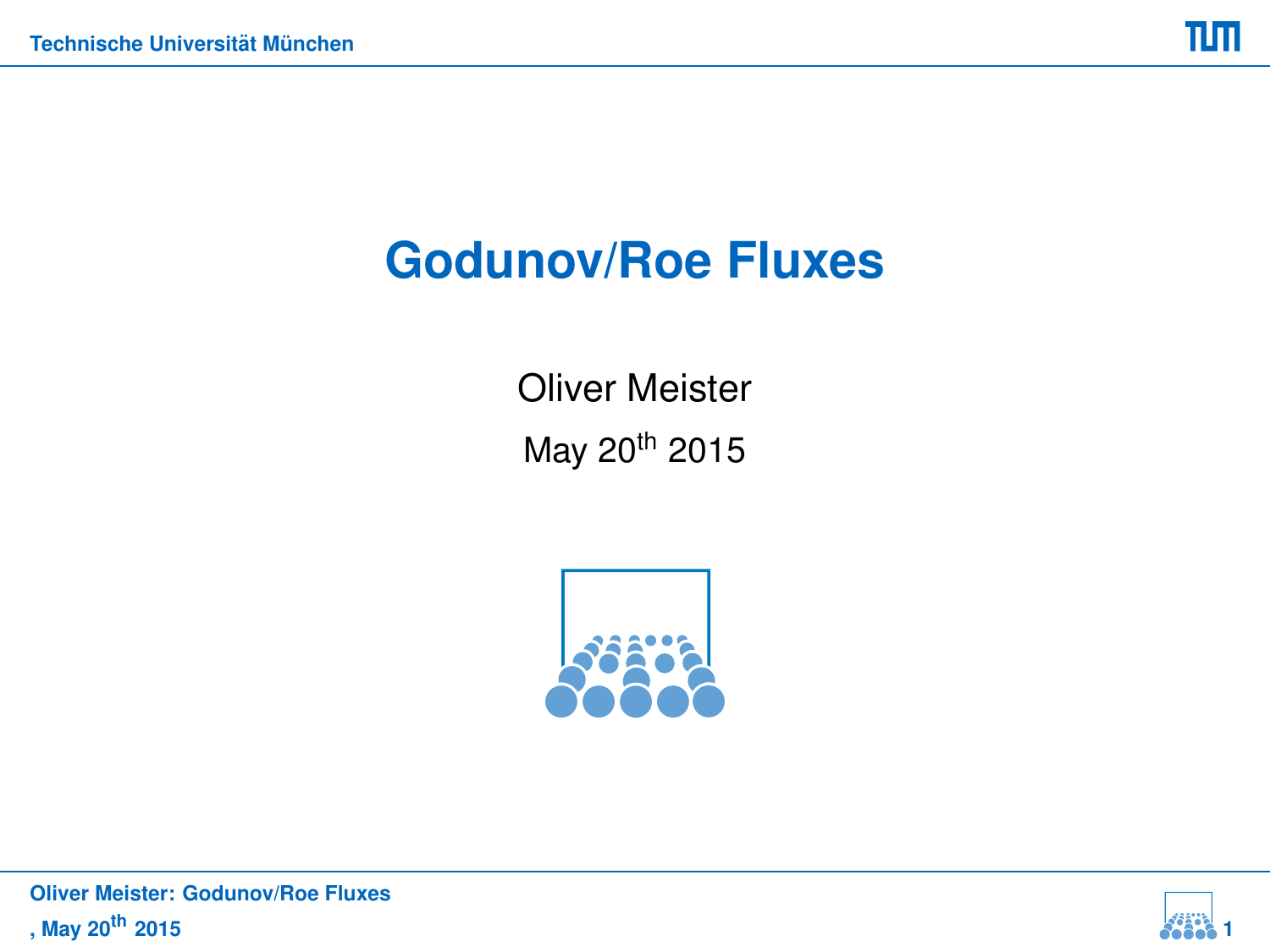## **Integral form of Conservation Law**

Start point: Integral form of a general conservation law in 1D: For any  $x_1, x_2, t_1, t_2 \in \mathbb{R}$  the quantity *q* is conserved if:

$$
\int\limits_{x_1}^{x_2} q(x,t_2) - q(x,t_1) \ dx + \int\limits_{t_1}^{t_2} f(q(x_2,t)) - f(q(x_1,t)) dt = 0 \quad (1)
$$

where:

- $x, t \in \mathbb{R}$ : space and time variables
- $q : \mathbb{R} \times \mathbb{R} \to \mathbb{R}^d$ : conserved quantity vector (function over space and time)
- $f: \mathbb{R}^d \to \mathbb{R}^d$ : flux function

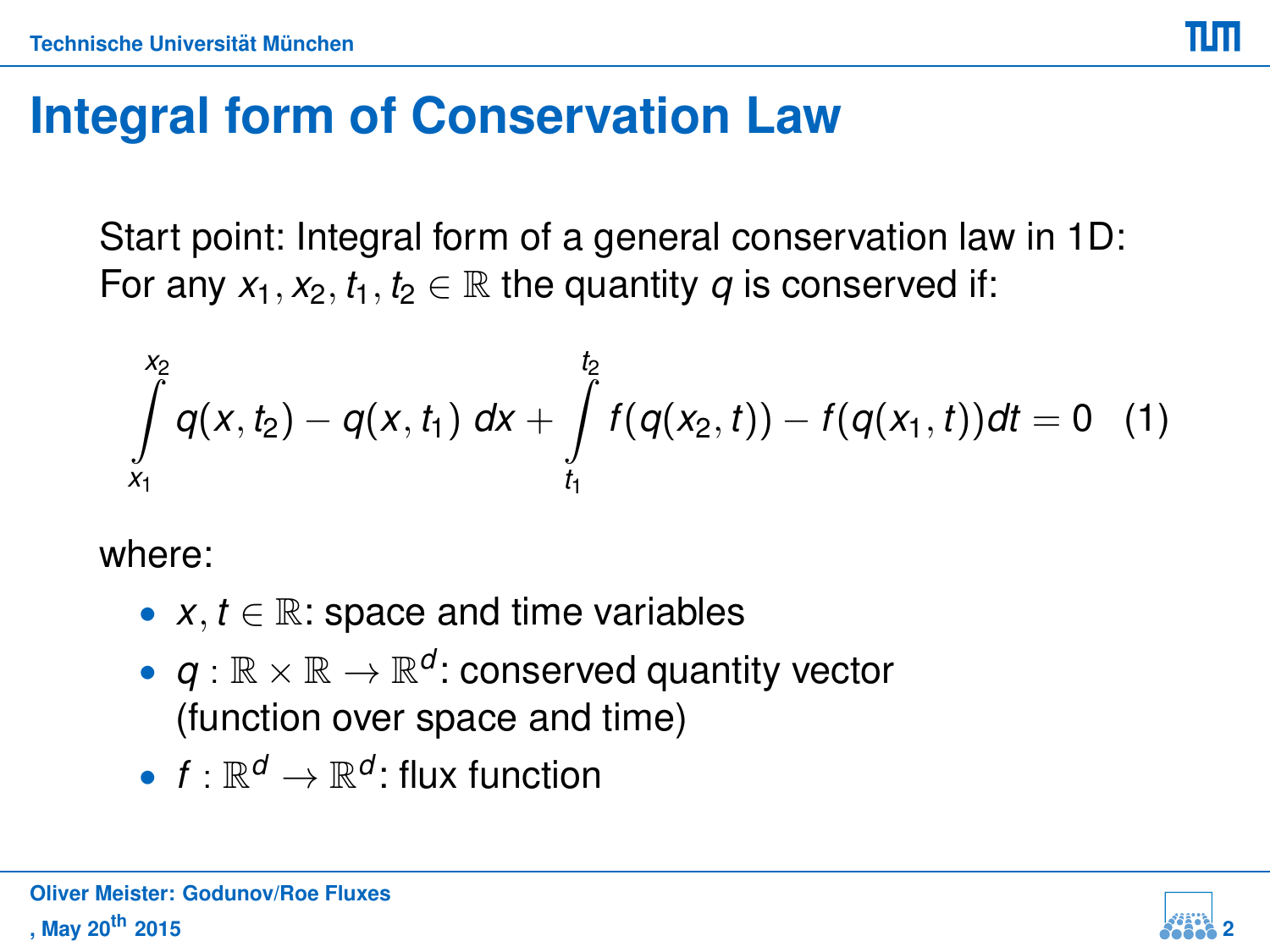# **FV discretization**

*Finite Volumes*: subdivision of domain into *grid cells*, each denoted by a range  $C_i:=(x_{i-\frac{1}{2}},x_{i+\frac{1}{2}}).$ Similarly, we choose a finite set of time steps  $(t_n)_{n=1...N}$  This gives the following update rule:

$$
\int_{x_{i-\frac{1}{2}}}^{x_{i+\frac{1}{2}}} q(x, t_{n+1}) - q(x, t_n) dx = \int_{t_n}^{t_{n+1}} f(q(x_{i-\frac{1}{2}}, t)) - f(q(x_{i+\frac{1}{2}}, t)) dt
$$
\n(2)

Note: No approximation has been performed. So far we have an exact solver.



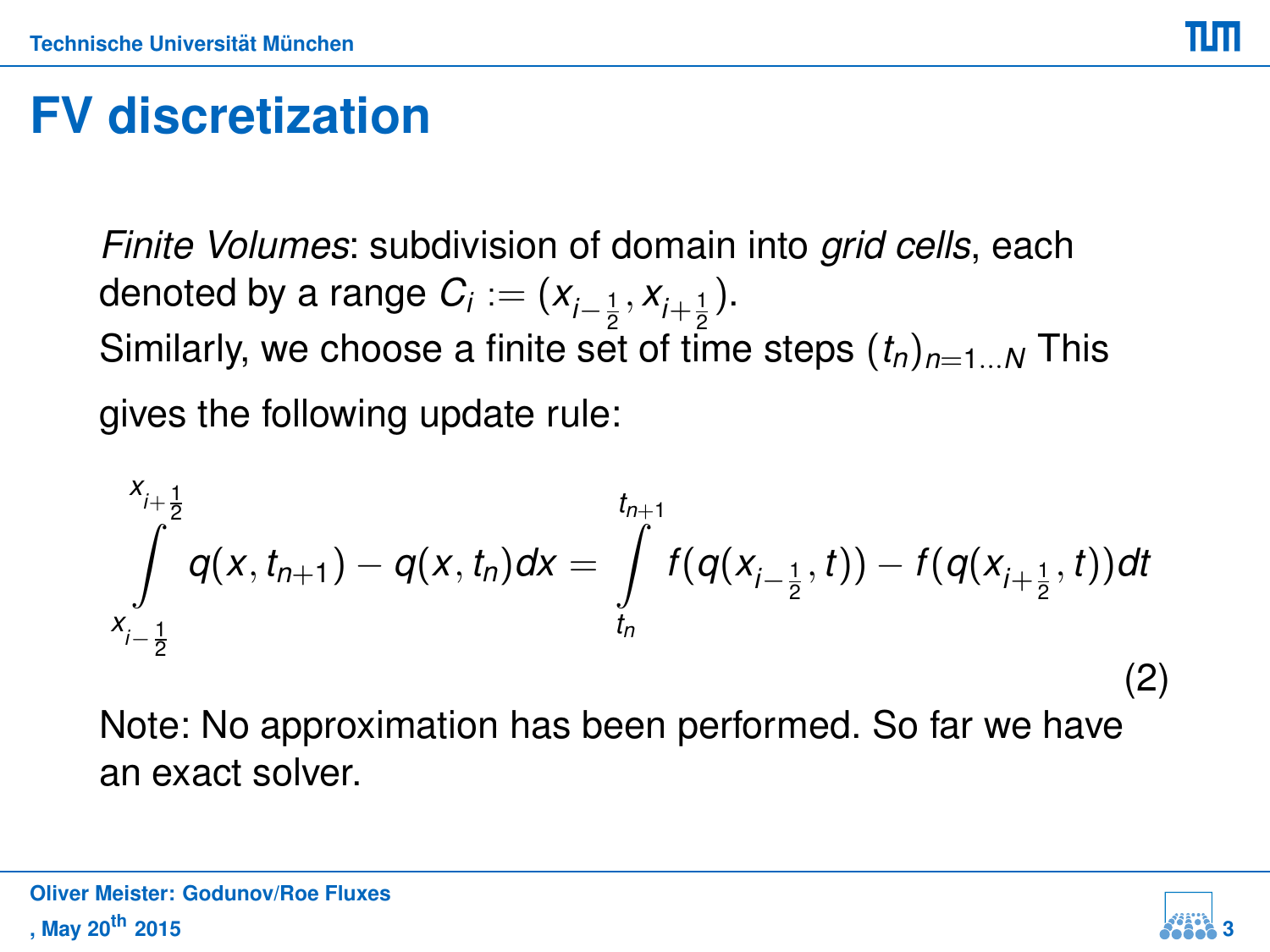пп

## **FV discretization**

Discretization: Average  $q$  over space by  $Q_i^n := \frac{1}{\Delta x} \int$ *Ci q*(*x*, *tn*)*dx*. Average  $f(q)$  over time by  $F_{i+\frac{1}{2}}^n := \frac{1}{\Delta t} \int\limits_{t_0}^{t_{n+1}}$  $\int_{t_n} f(q(x_{i+\frac{1}{2}}, t))dt.$ 

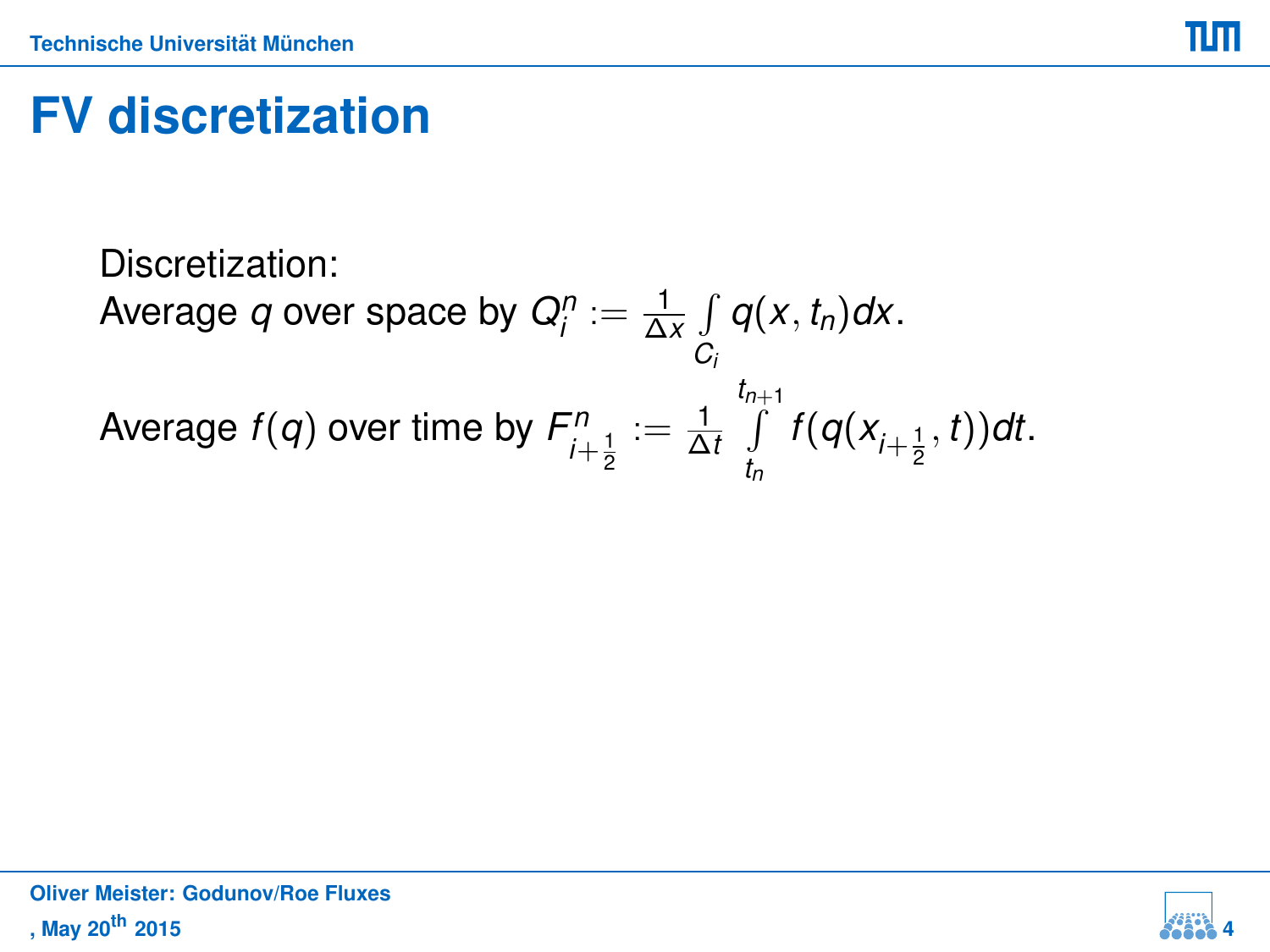пп

# **FV discretization**

Discretization: Average  $q$  over space by  $Q_i^n := \frac{1}{\Delta x} \int$ *Ci q*(*x*, *tn*)*dx*. Average  $f(q)$  over time by  $F_{i+\frac{1}{2}}^n := \frac{1}{\Delta t} \int\limits_{t_0}^{t_{n+1}}$  $\int_{t_n} f(q(x_{i+\frac{1}{2}}, t))dt.$ 

$$
\Rightarrow Q_i^{n+1} = Q_i^n - \frac{\Delta t}{\Delta x} (F_{i+\frac{1}{2}}^n - F_{i-\frac{1}{2}}^n)
$$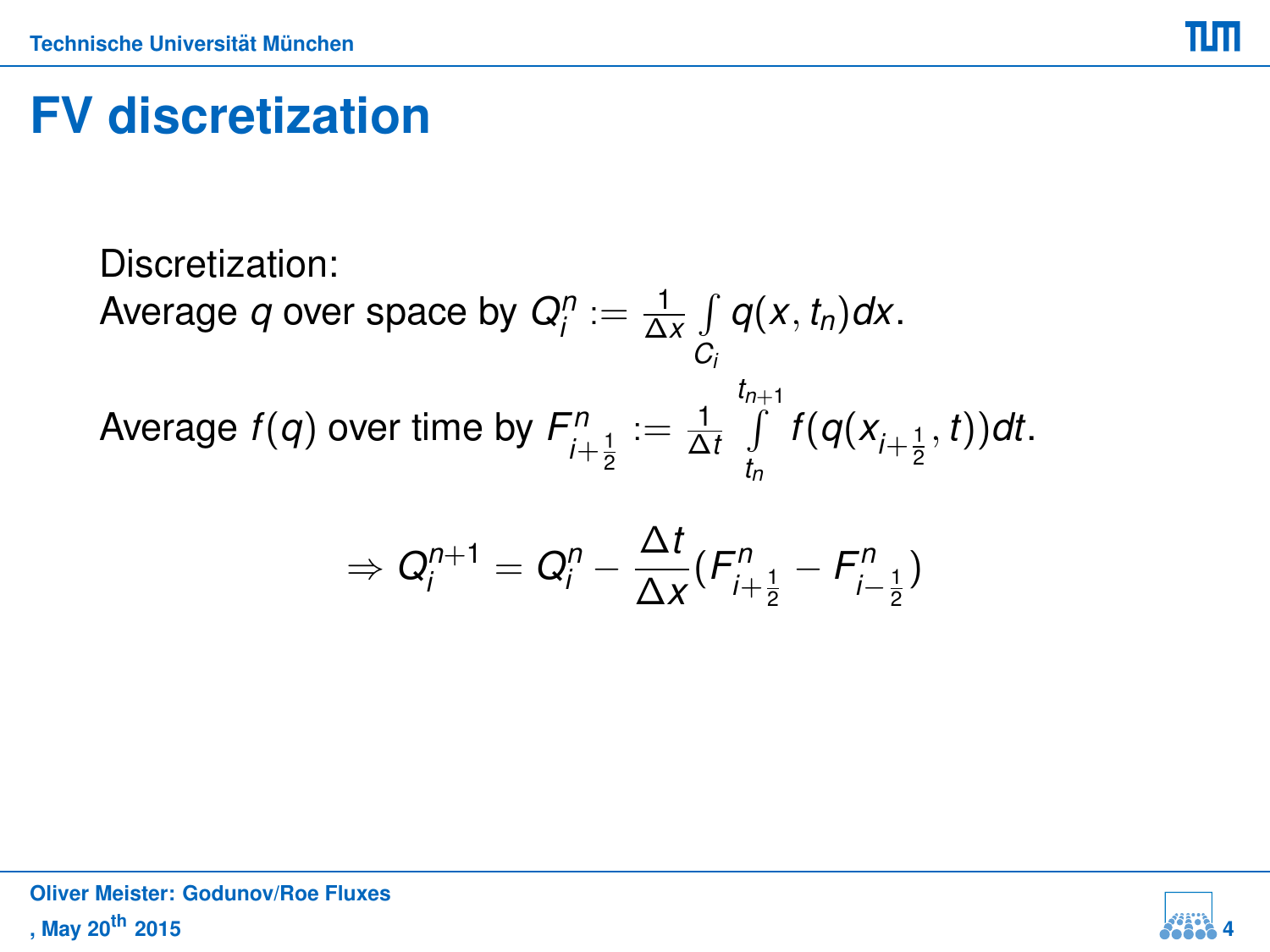## **FV discretization**

Discretization: Average  $q$  over space by  $Q_i^n := \frac{1}{\Delta x} \int$ *Ci q*(*x*, *tn*)*dx*. Average  $f(q)$  over time by  $F_{i+\frac{1}{2}}^n := \frac{1}{\Delta t} \int\limits_{t_0}^{t_{n+1}}$  $\int_{t_n} f(q(x_{i+\frac{1}{2}}, t))dt.$ 

$$
\Rightarrow Q_i^{n+1} = Q_i^n - \frac{\Delta t}{\Delta x} (F_{i+\frac{1}{2}}^n - F_{i-\frac{1}{2}}^n)
$$

Problem: Assume  $Q_i^n$  is known, how do we get  $F_{i-\frac{1}{2}}^n$ ,  $F_{i+\frac{1}{2}}^n$  in order to compute  $Q_i^{n+1}$ ?'<sup>''+</sup><br><sup>i</sup>

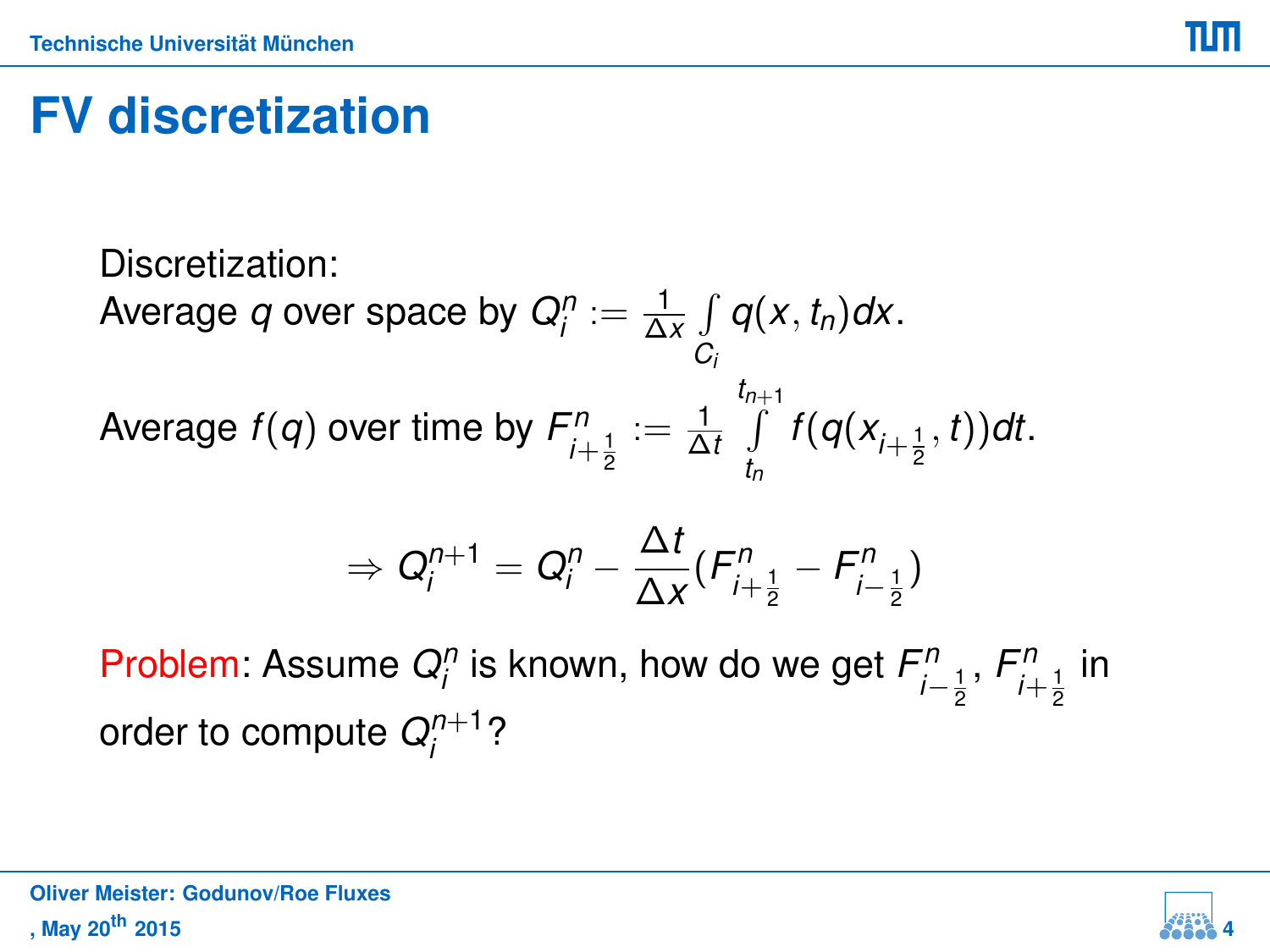### **An unstable method**

Problem: Assume  $Q_i^n$  is known, how do we get  $F_{i-\frac{1}{2}}^n$ ,  $F_{i+\frac{1}{2}}^n$  in order to compute  $Q_i^{n+1}$ ?'<sup>+י</sup>'

Use a *numerical flux function*

$$
F_{i+\frac{1}{2}}^n = \mathcal{F}(Q_i^n, Q_{i+1}^n)
$$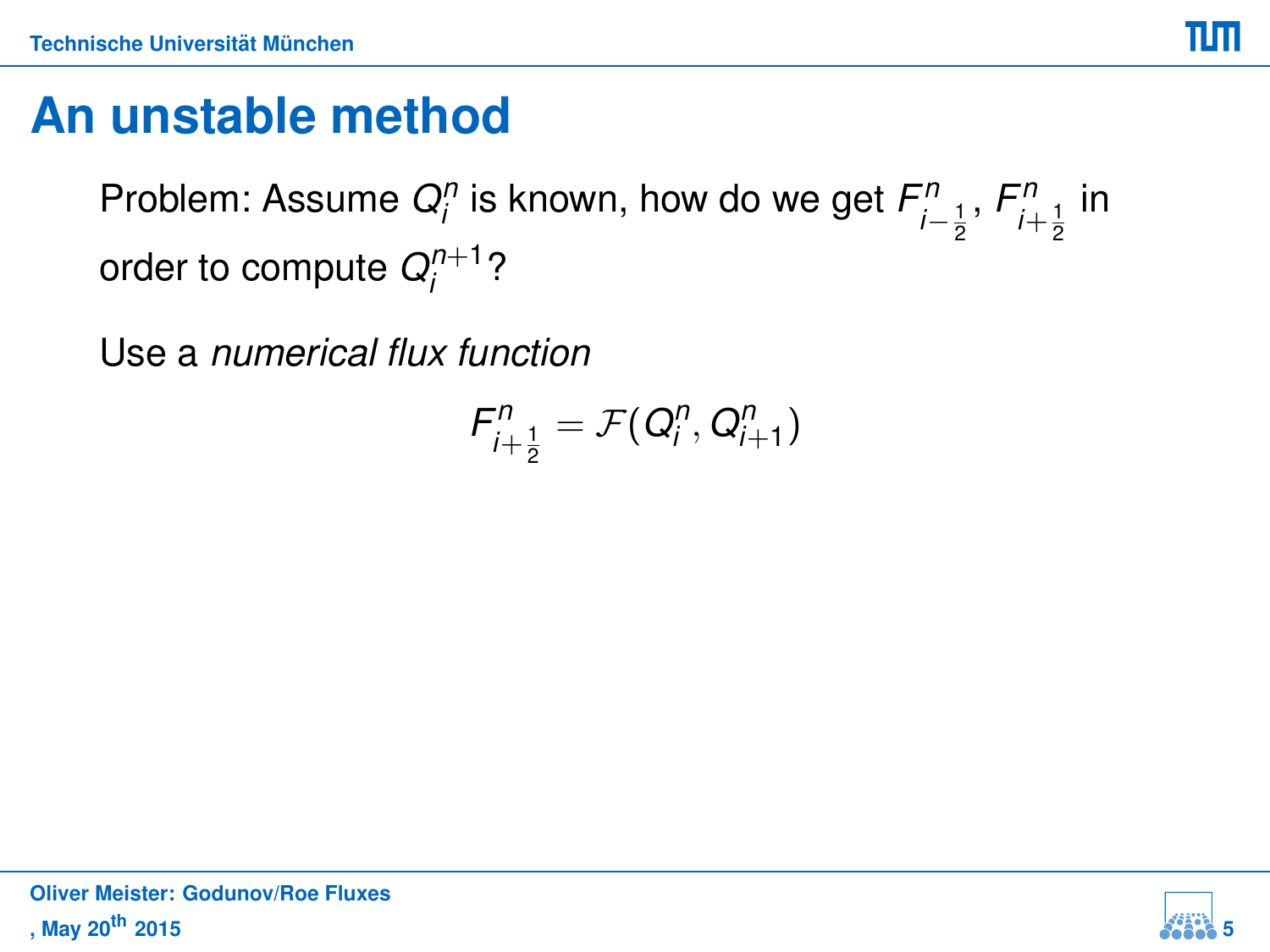### **An unstable method**

Problem: Assume  $Q_i^n$  is known, how do we get  $F_{i-\frac{1}{2}}^n$ ,  $F_{i+\frac{1}{2}}^n$  in order to compute  $Q_i^{n+1}$ ?'<sup>+י</sup>'

Use a *numerical flux function*

$$
F_{i+\frac{1}{2}}^n = \mathcal{F}(Q_i^n, Q_{i+1}^n)
$$

First attempt:

$$
\mathcal{F}(Q_i^n, Q_{i+1}^n) := \frac{1}{2}(f(Q_i^n) + f(Q_{i+1}^n))
$$

Resulting method:

$$
Q_i^{n+1} = Q_i^n - \frac{\Delta t}{2\Delta x}(f(Q_{i+1}^n) - f(Q_{i-1}^n))
$$

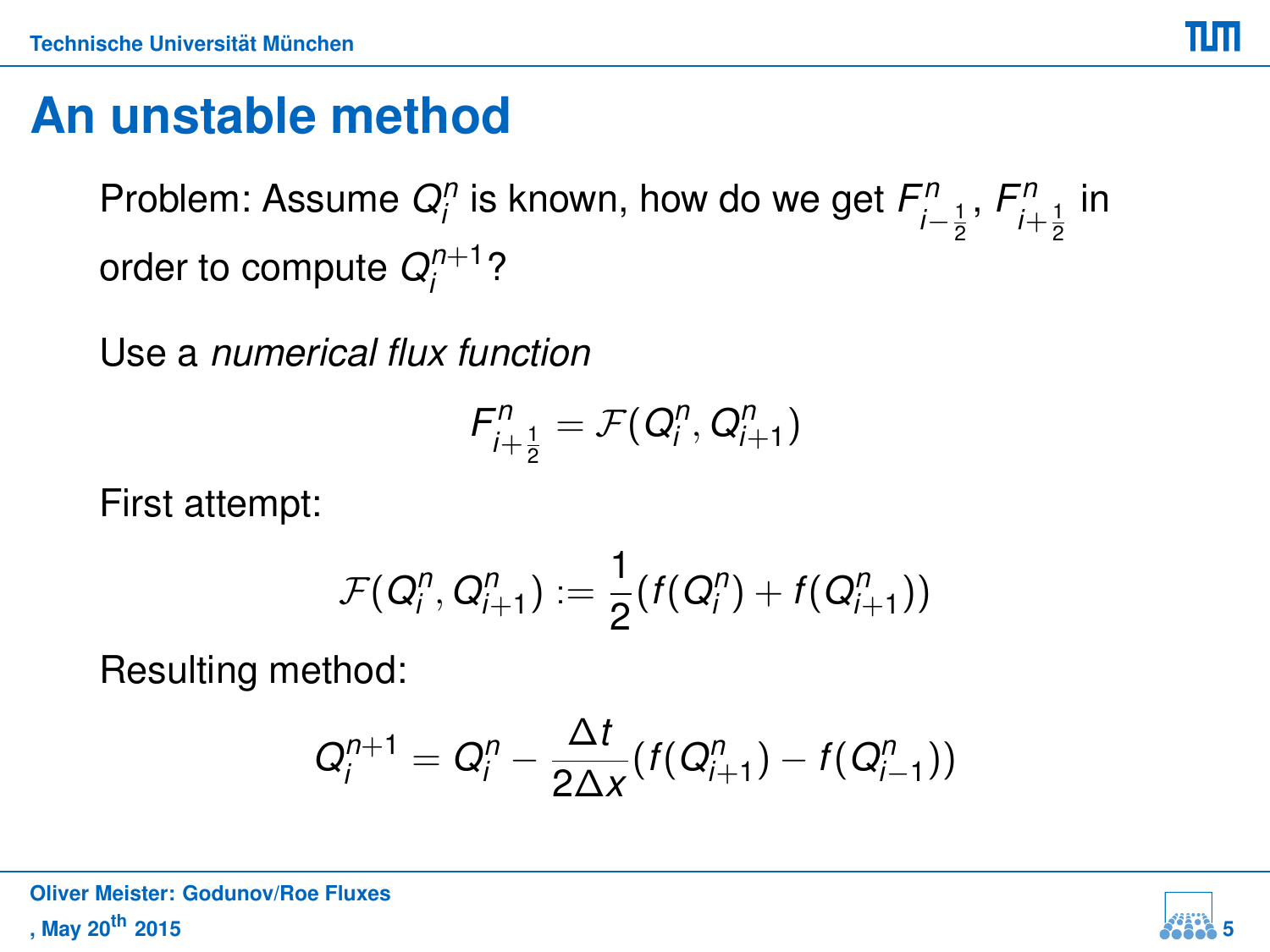## **An unstable method**

Problem: Assume  $Q_i^n$  is known, how do we get  $F_{i-\frac{1}{2}}^n$ ,  $F_{i+\frac{1}{2}}^n$  in order to compute  $Q_i^{n+1}$ ?'<sup>+י</sup>'

Use a *numerical flux function*

$$
F_{i+\frac{1}{2}}^n = \mathcal{F}(Q_i^n, Q_{i+1}^n)
$$

First attempt:

$$
\mathcal{F}(Q_i^n, Q_{i+1}^n) := \frac{1}{2}(f(Q_i^n) + f(Q_{i+1}^n))
$$

Resulting method:

$$
Q_i^{n+1} = Q_i^n - \frac{\Delta t}{2\Delta x}(f(Q_{i+1}^n) - f(Q_{i-1}^n))
$$

 $\Rightarrow$  Central difference term, unstable.

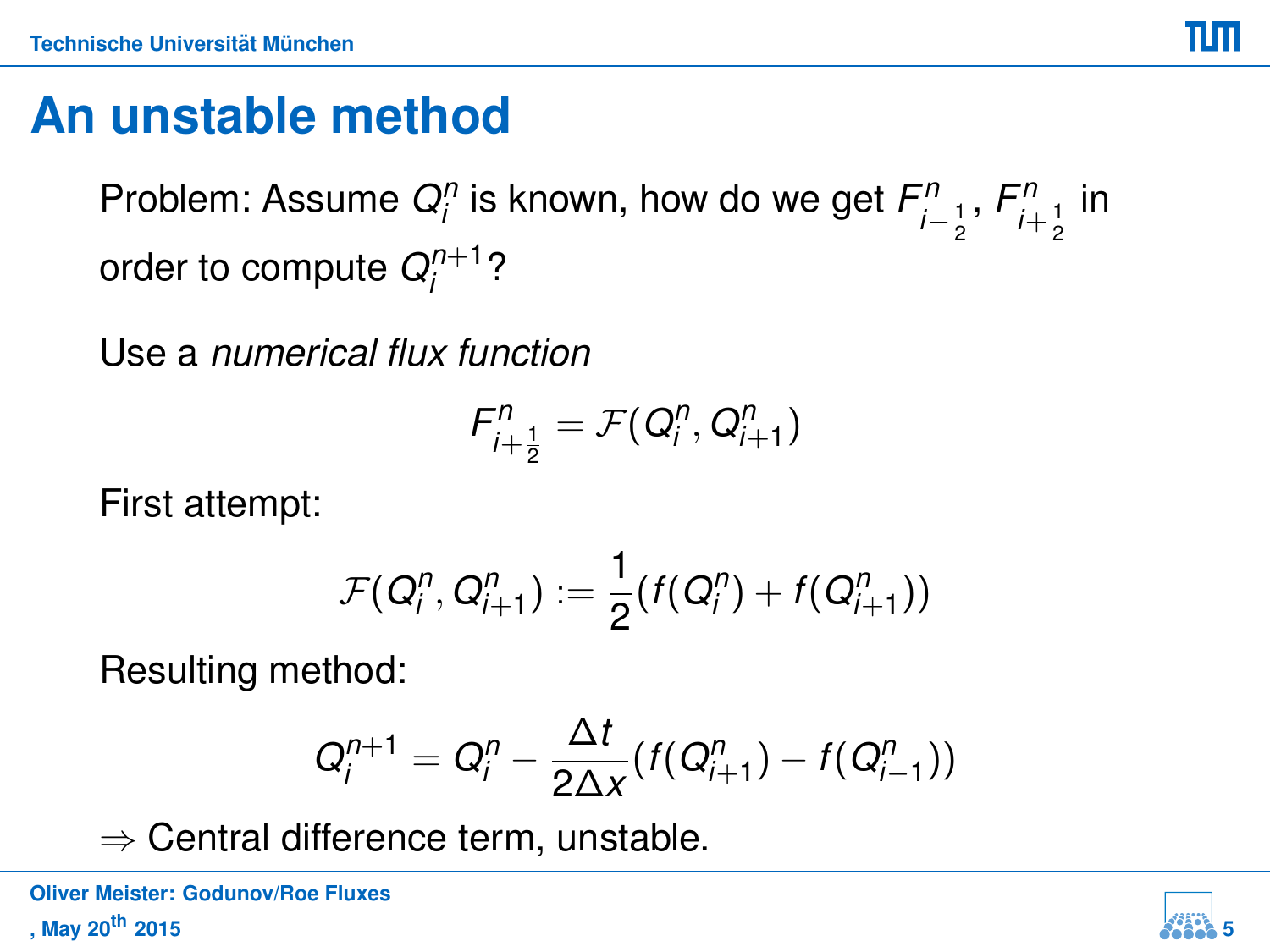### **Lax-Friedrichs Method**

Problem: Assume  $Q_i^n$  is known, how do we get  $F_{i-\frac{1}{2}}^n$ ,  $F_{i+\frac{1}{2}}^n$  in order to compute  $Q_i^{n+1}$ ?'<sup>+י</sup>'

Use a *numerical flux function*

$$
F_{i+\frac{1}{2}}^n = \mathcal{F}(Q_i^n, Q_{i+1}^n)
$$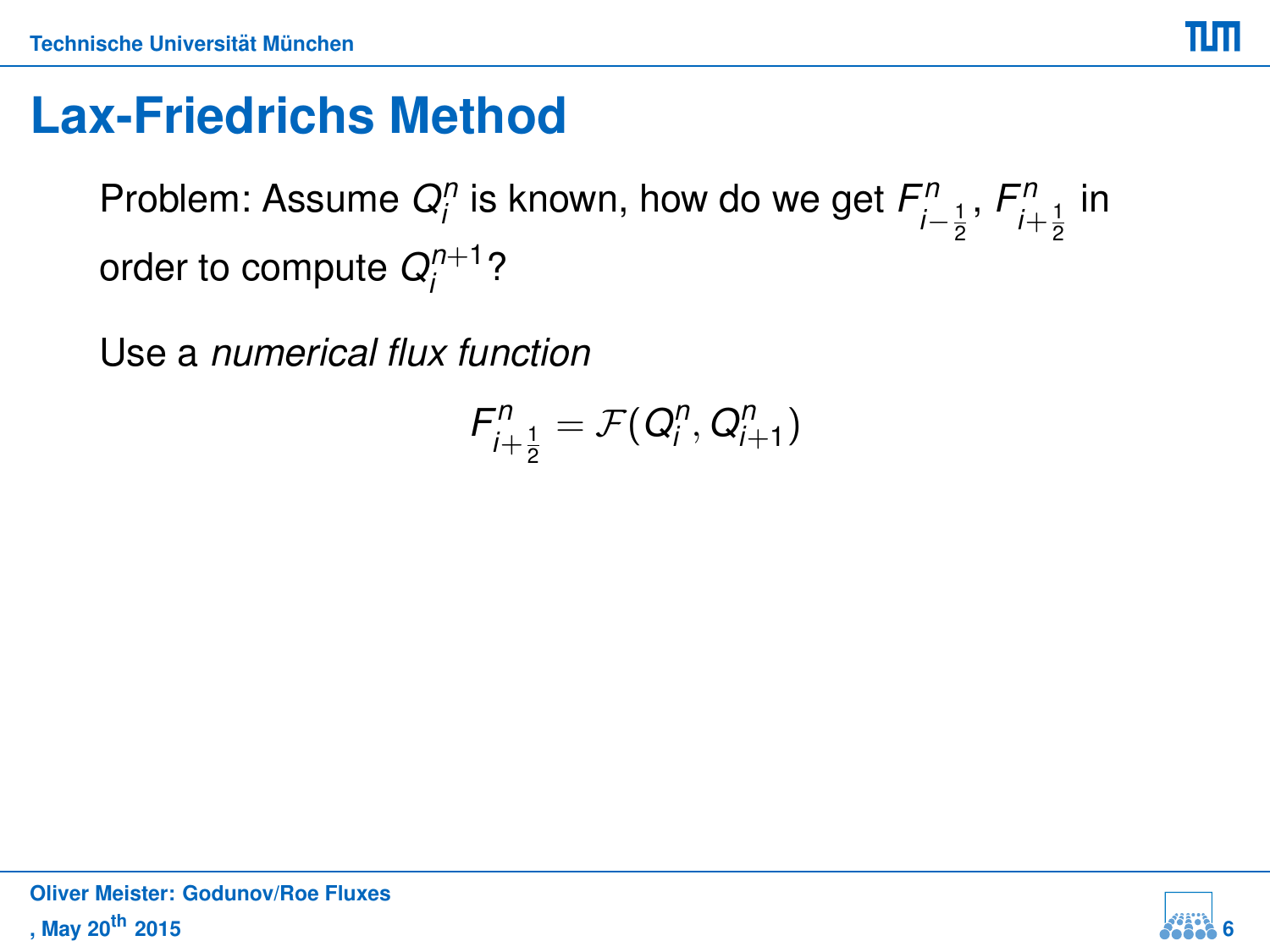## **Lax-Friedrichs Method**

Problem: Assume  $Q_i^n$  is known, how do we get  $F_{i-\frac{1}{2}}^n$ ,  $F_{i+\frac{1}{2}}^n$  in order to compute  $Q_i^{n+1}$ ?'<sup>+י</sup>'

Use a *numerical flux function*

$$
F_{i+\frac{1}{2}}^n = \mathcal{F}(Q_i^n, Q_{i+1}^n)
$$

Another attempt:

$$
\mathcal{F}(Q_{i}^{n},Q_{i+1}^{n}) := \frac{1}{2}(f(Q_{i}^{n}) + f(Q_{i+1}^{n})) - \frac{\Delta t}{\Delta x}(Q_{i+1}^{n} - Q_{i}^{n})
$$

Resulting method:

$$
Q_i^{n+1} = \frac{1}{2}(Q_{i-1}^n + Q_{i+1}^n) + \frac{\Delta t}{2\Delta x}(f(Q_{i+1}^n) - f(Q_{i-1}^n))
$$

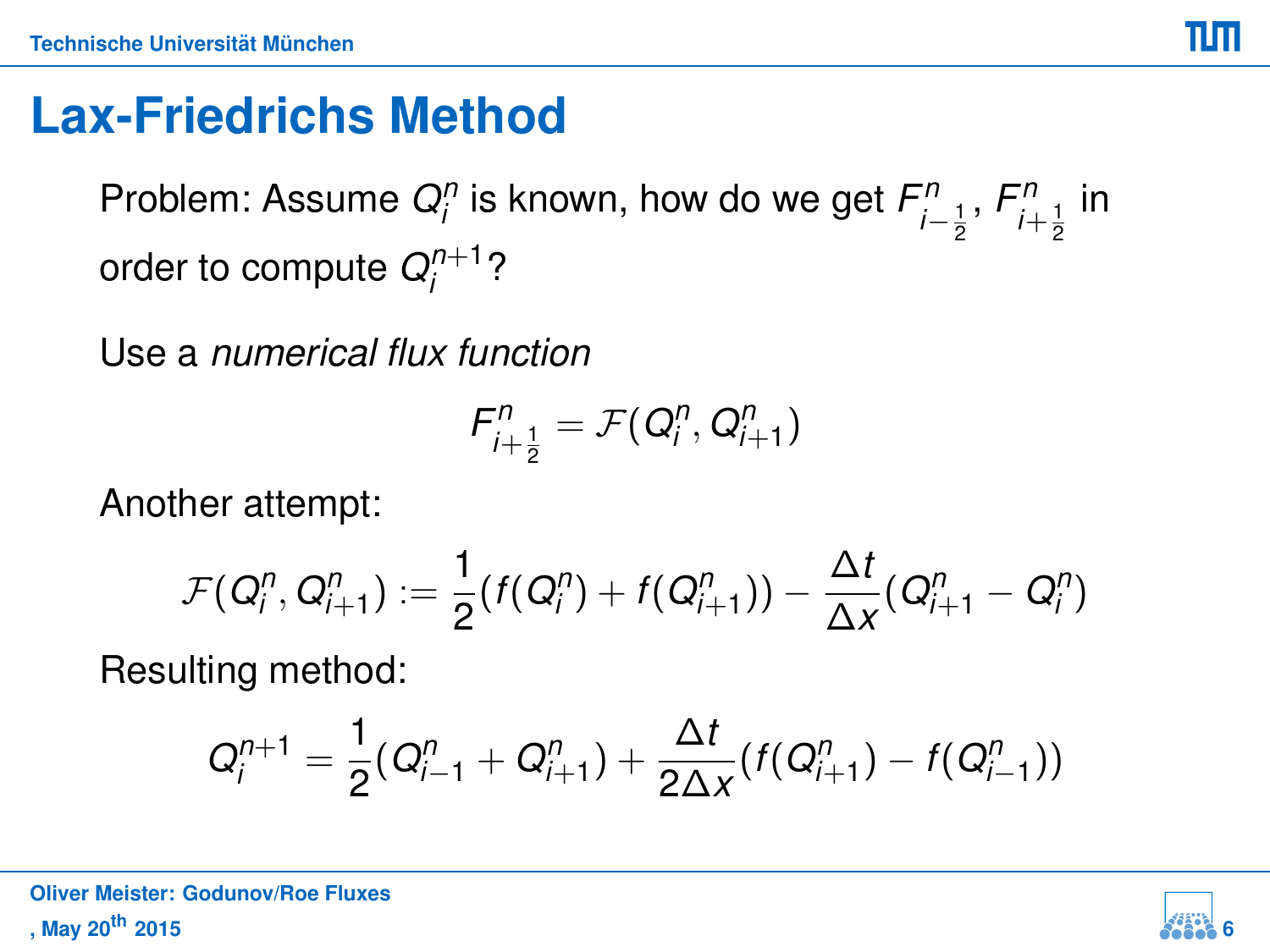### **Lax-Friedrichs Method**

Problem: Assume  $Q_i^n$  is known, how do we get  $F_{i-\frac{1}{2}}^n$ ,  $F_{i+\frac{1}{2}}^n$  in order to compute  $Q_i^{n+1}$ ?'<sup>+י</sup>'

Use a *numerical flux function*

$$
F_{i+\frac{1}{2}}^n = \mathcal{F}(Q_i^n, Q_{i+1}^n)
$$

Another attempt:

$$
\mathcal{F}(Q_{i}^{n},Q_{i+1}^{n}) := \frac{1}{2}(f(Q_{i}^{n}) + f(Q_{i+1}^{n})) - \frac{\Delta t}{\Delta x}(Q_{i+1}^{n} - Q_{i}^{n})
$$

Resulting method:

$$
Q_i^{n+1} = \frac{1}{2}(Q_{i-1}^n + Q_{i+1}^n) + \frac{\Delta t}{2\Delta x}(f(Q_{i+1}^n) - f(Q_{i-1}^n))
$$

 $\Rightarrow$  Lax-Friedrichs Method, stable but diffusive.

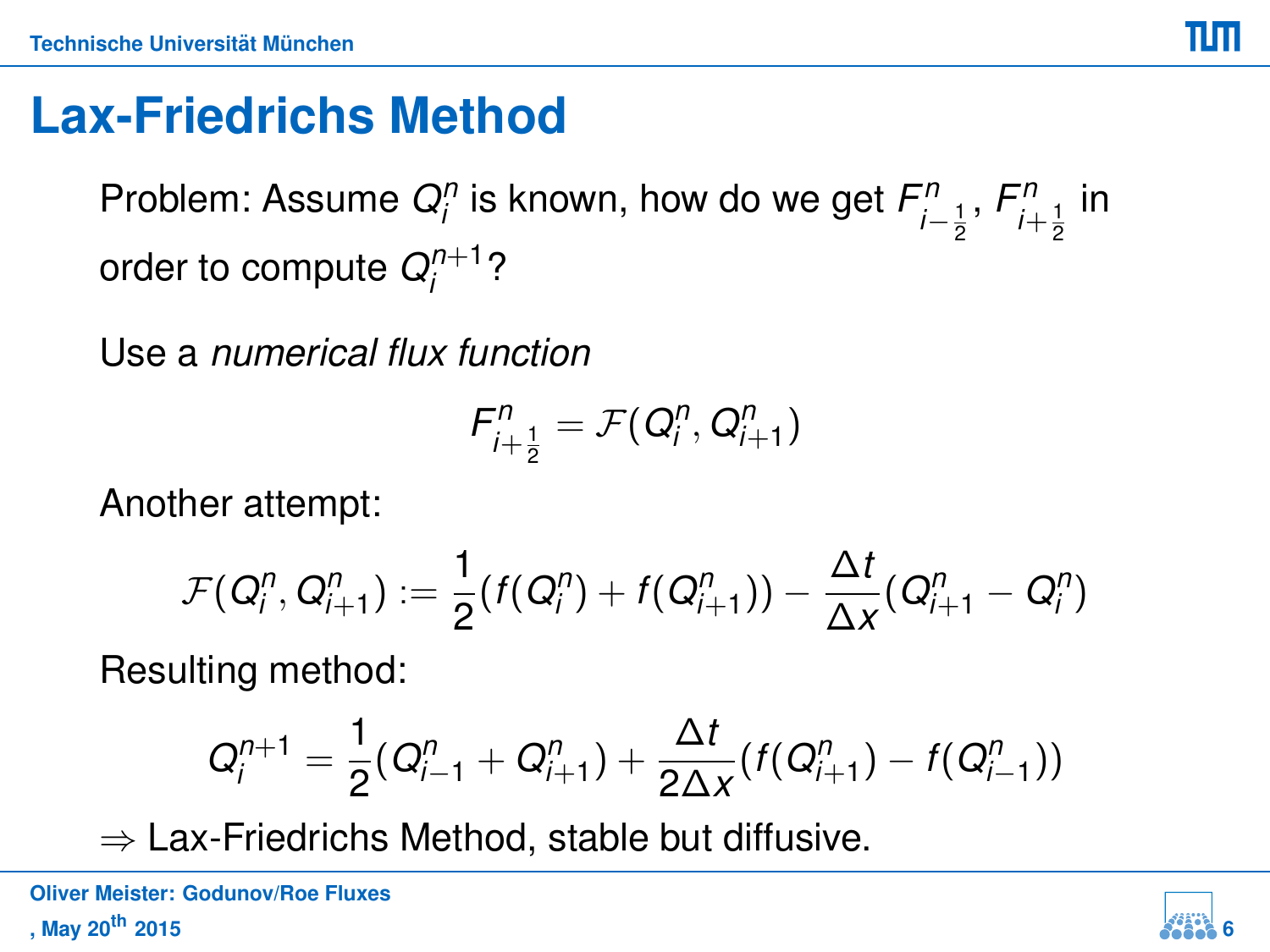Idea: Use Riemann problems for scalar conservation laws in order to approximate fluxes

- Riemann problem: constant function with a single discontinuity at  $x = 0$  in an infinite domain
- Finite Volumes: piecewise constant function with discontinuities between cell interfaces
- Find a single shock solution on the cell interfaces  $\rightarrow$  solution *q* on the interface is either left state  $q_i$  or right state  $q_r$ . Then  $f(q) = f(q_l)$  or  $f(q_r)$ .

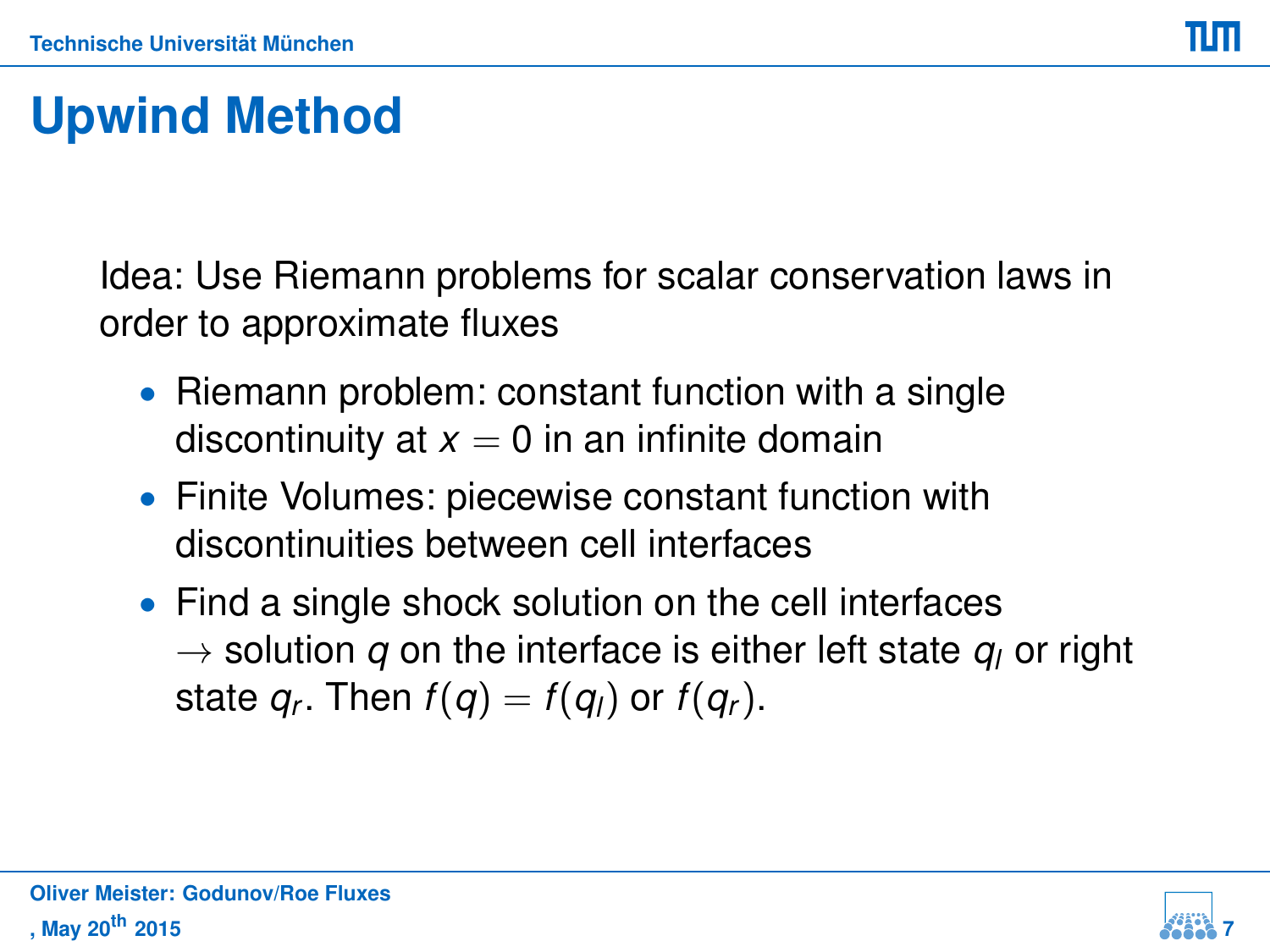#### Result:

$$
Q_i^{n+1} = \begin{cases} Q_i^n - \frac{\Delta t}{\Delta x}(f(Q_i^n) - f(Q_{i-1}^n)) & f'(Q_i^n) \ge 0 \\ Q_i^n - \frac{\Delta t}{\Delta x}(f(Q_{i+1}^n) - f(Q_i^n)) & f'(Q_i^n) < 0 \end{cases}
$$

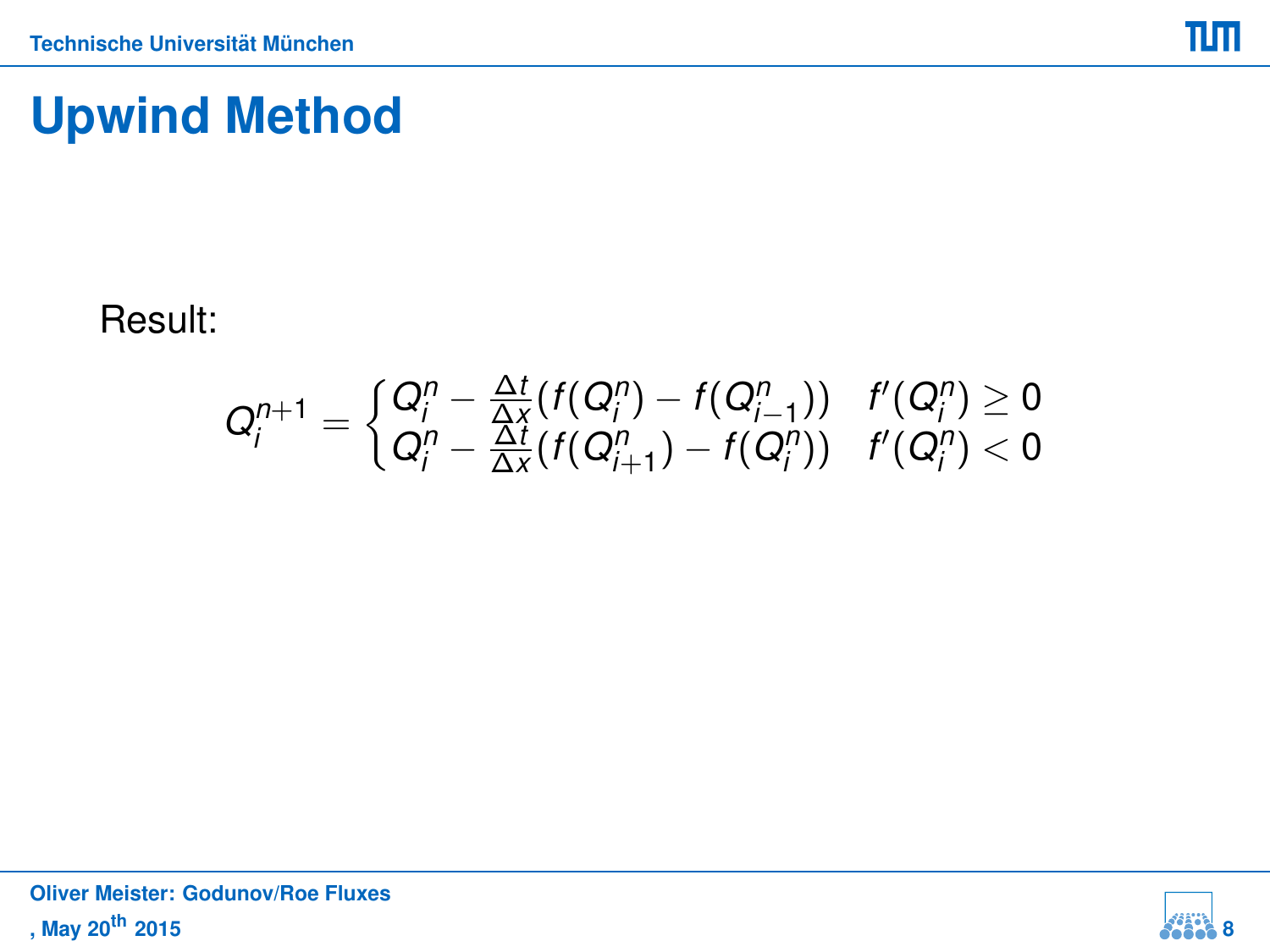#### Result:

$$
Q_i^{n+1} = \begin{cases} Q_i^n - \frac{\Delta t}{\Delta x}(f(Q_i^n) - f(Q_{i-1}^n)) & f'(Q_i^n) \ge 0 \\ Q_i^n - \frac{\Delta t}{\Delta x}(f(Q_{i+1}^n) - f(Q_i^n)) & f'(Q_i^n) < 0 \end{cases}
$$

*Upwind method*, works if  $f' \geq 0$  or  $f' < 0$ . But what about systems of equations and rarefaction waves?

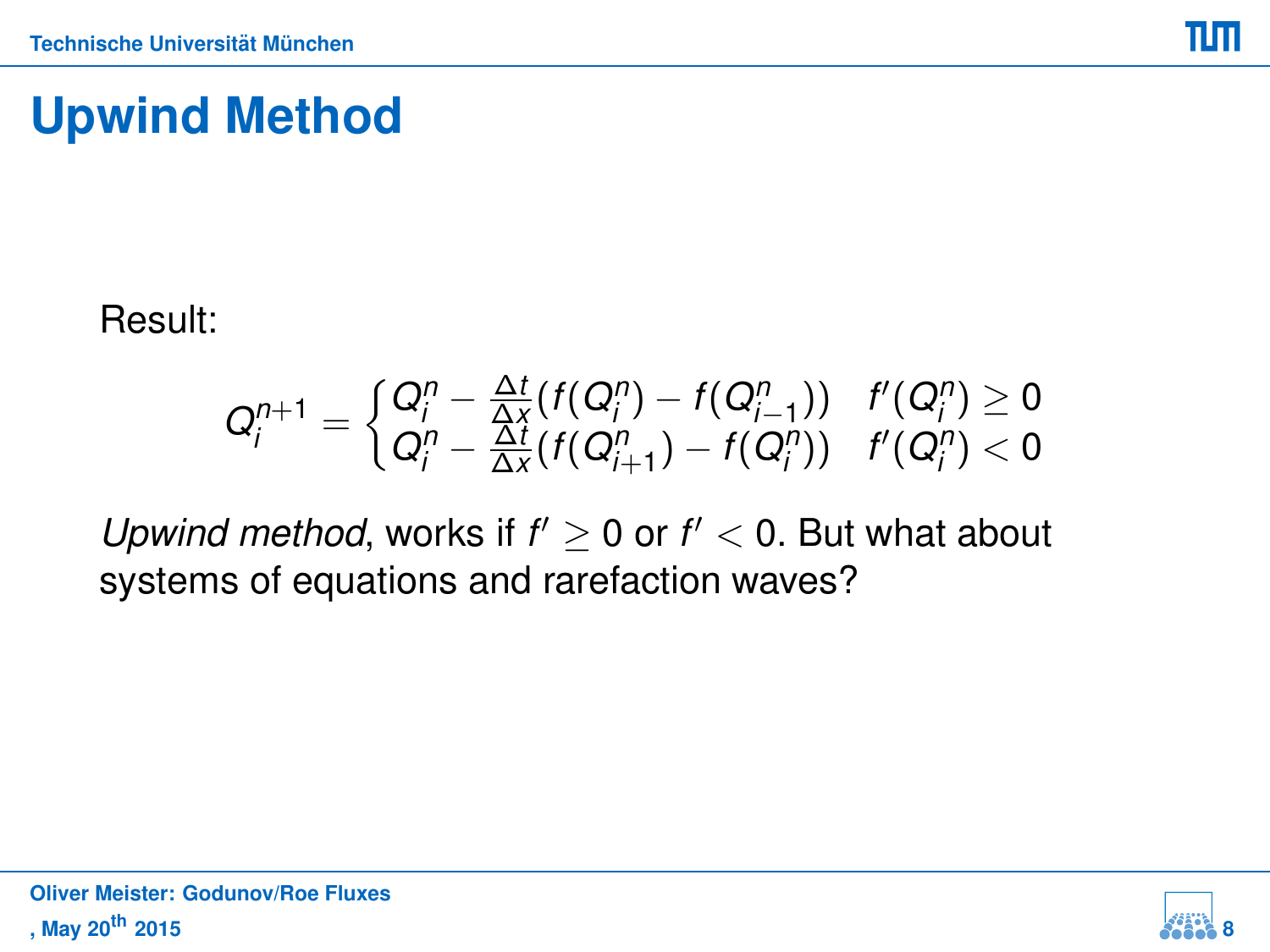#### Result:

$$
Q_i^{n+1} = \begin{cases} Q_i^n - \frac{\Delta t}{\Delta x}(f(Q_i^n) - f(Q_{i-1}^n)) & f'(Q_i^n) \ge 0 \\ Q_i^n - \frac{\Delta t}{\Delta x}(f(Q_{i+1}^n) - f(Q_i^n)) & f'(Q_i^n) < 0 \end{cases}
$$

*Upwind method*, works if  $f' \geq 0$  or  $f' < 0$ . But what about systems of equations and rarefaction waves?

 $\Rightarrow$  Godunov's method, etc.

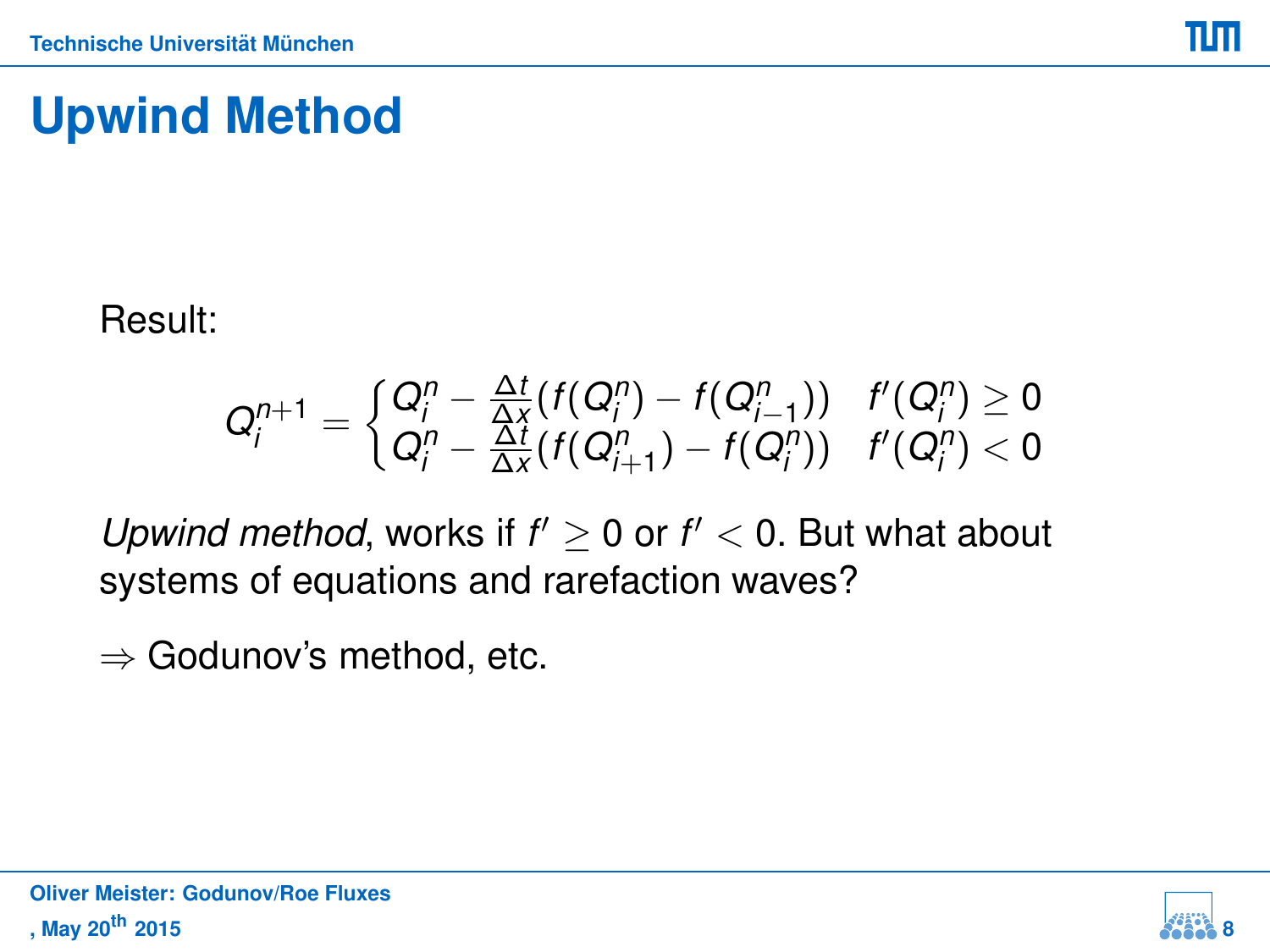# **Godunov's method**

A step further:

- Find the solution to the general Riemann problem (see last talk).
- Evaluate the solution at the cell interface. Due to the self-similarity of the Riemann solution, the result  $q^{\circ}$  is constant in time.
- $\Rightarrow$  The numerical flux  $\frac{1}{\Delta t}\int\limits_0^{t_{n+1}}$ *tn f*(*q*(*x*, *t*))*dt* reduces to the simple formula  $f(q^{\circ})$

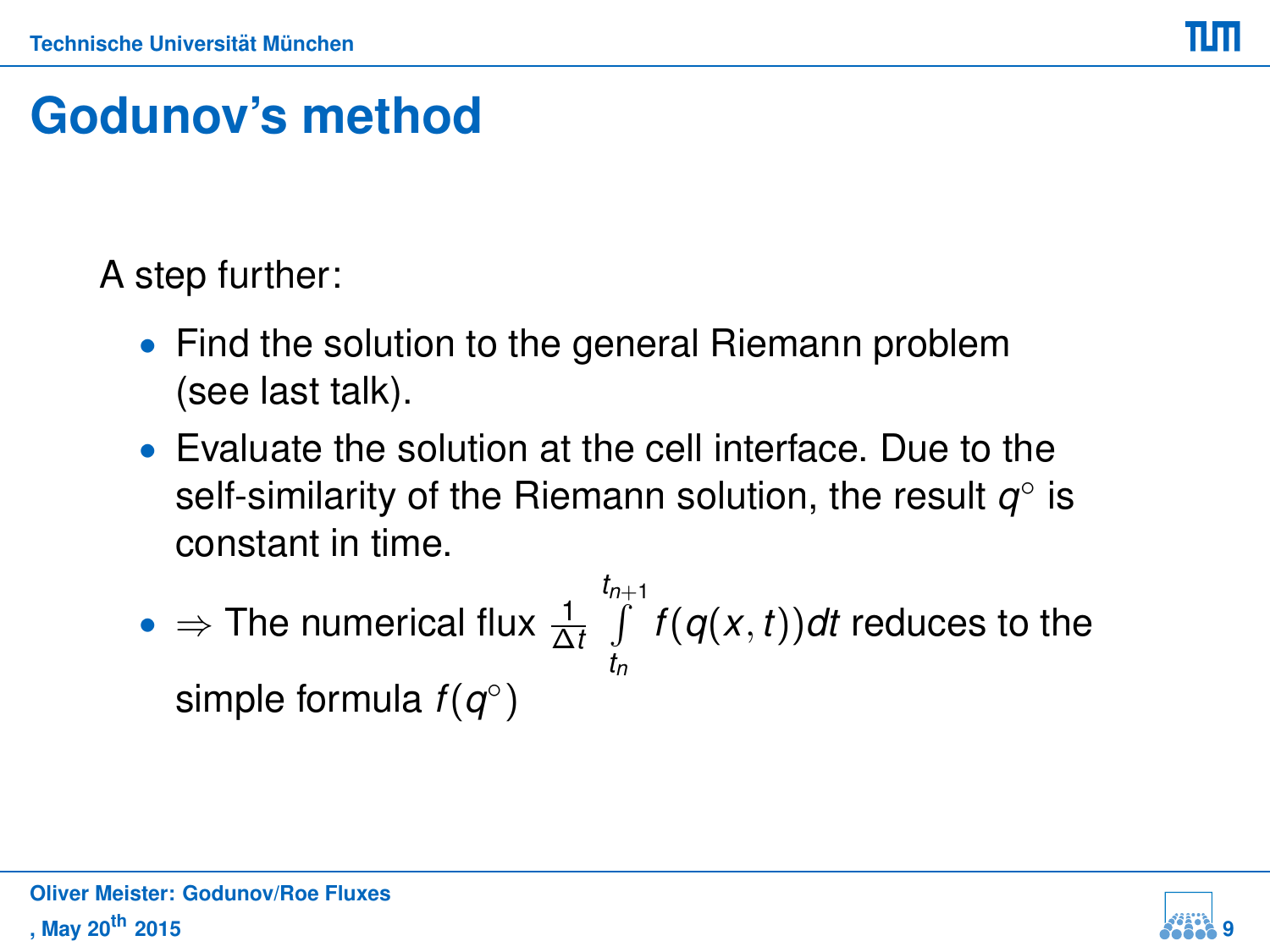General Riemann problem is far too expensive, hence we try to approximate the solution by linearization.

Goal: For each cell interface, find matrix  $\hat{A} \in \mathbb{R}^{d \times d}$  such that the system

$$
\hat{q}_t+\hat{A}_{i-\frac{1}{2}}\hat{q}_x=0
$$

approximates the original system

$$
q_t + f'(q)q_x = 0
$$

by 
$$
\hat{A}_{i-\frac{1}{2}} \to f'(\tilde{q})
$$
 as  $Q_{i-1}, Q_i \to \tilde{q}$ .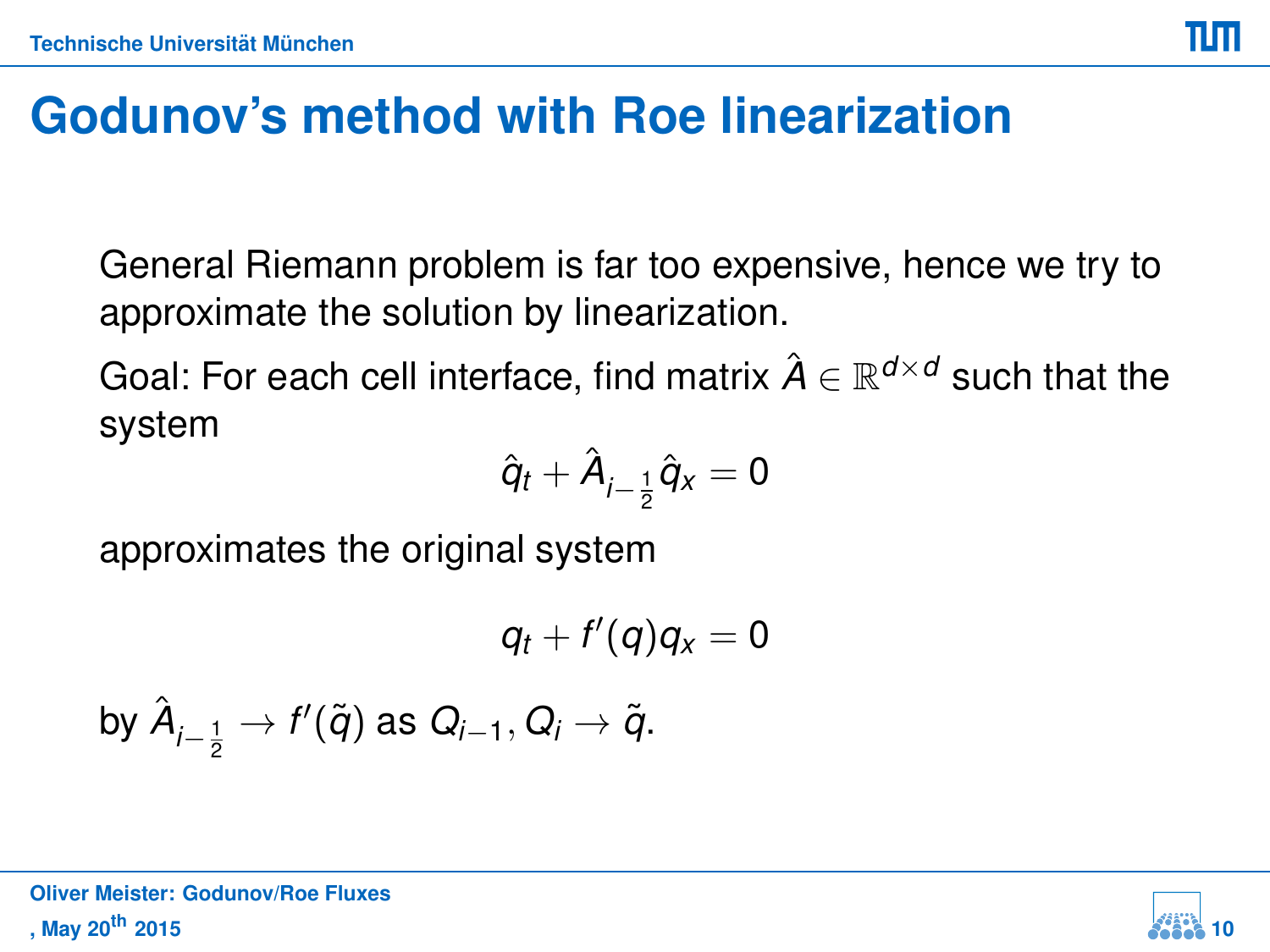Assumption: A single shock wave with speed *s* connects *Q<sup>i</sup>* and  $Q_{i+1}$ , so that

$$
f(Q_i)-f(Q_{i-1})=s\cdot (Q_i-Q_{i-1})
$$

Our approximation must meet

$$
\hat{A}_{i-\frac{1}{2}}(Q_i - Q_{i+1}) = s \cdot (Q_i - Q_{i-1}) = f(Q_i) - f(Q_{i-1})
$$

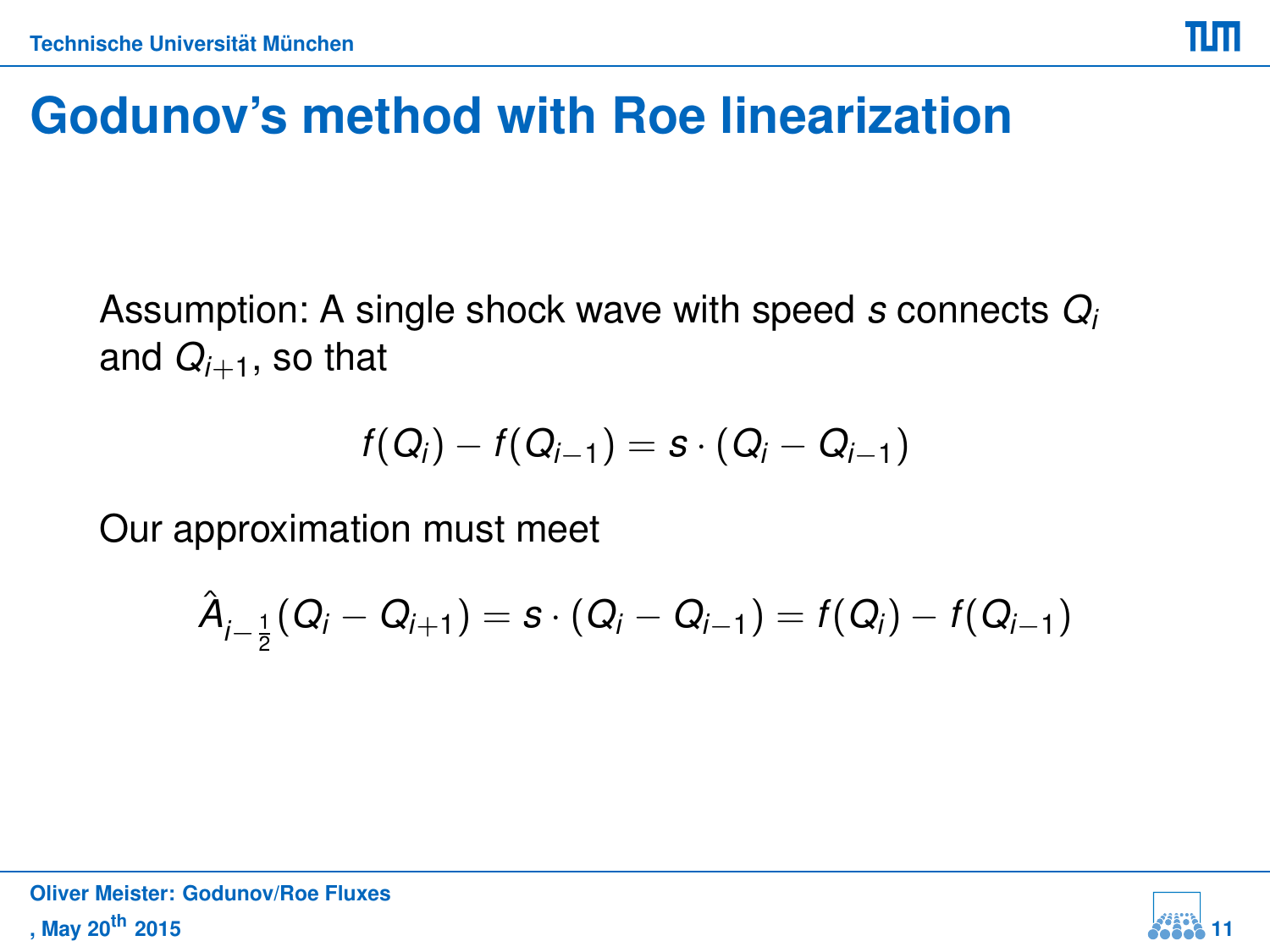Set:

$$
q(\xi):=Q_{i-1}+\xi\cdot(Q_i-Q_{i-1})
$$

Then

$$
f(Q_i) - f(Q_{i-1}) = \int_{0}^{1} \frac{df(q(\xi))}{d\xi} d\xi = \int_{0}^{1} f'(q(\xi))q'(\xi) d\xi = \left[\int_{0}^{1} f'(q(\xi))d\xi\right](Q_i - Q_{i-1})
$$

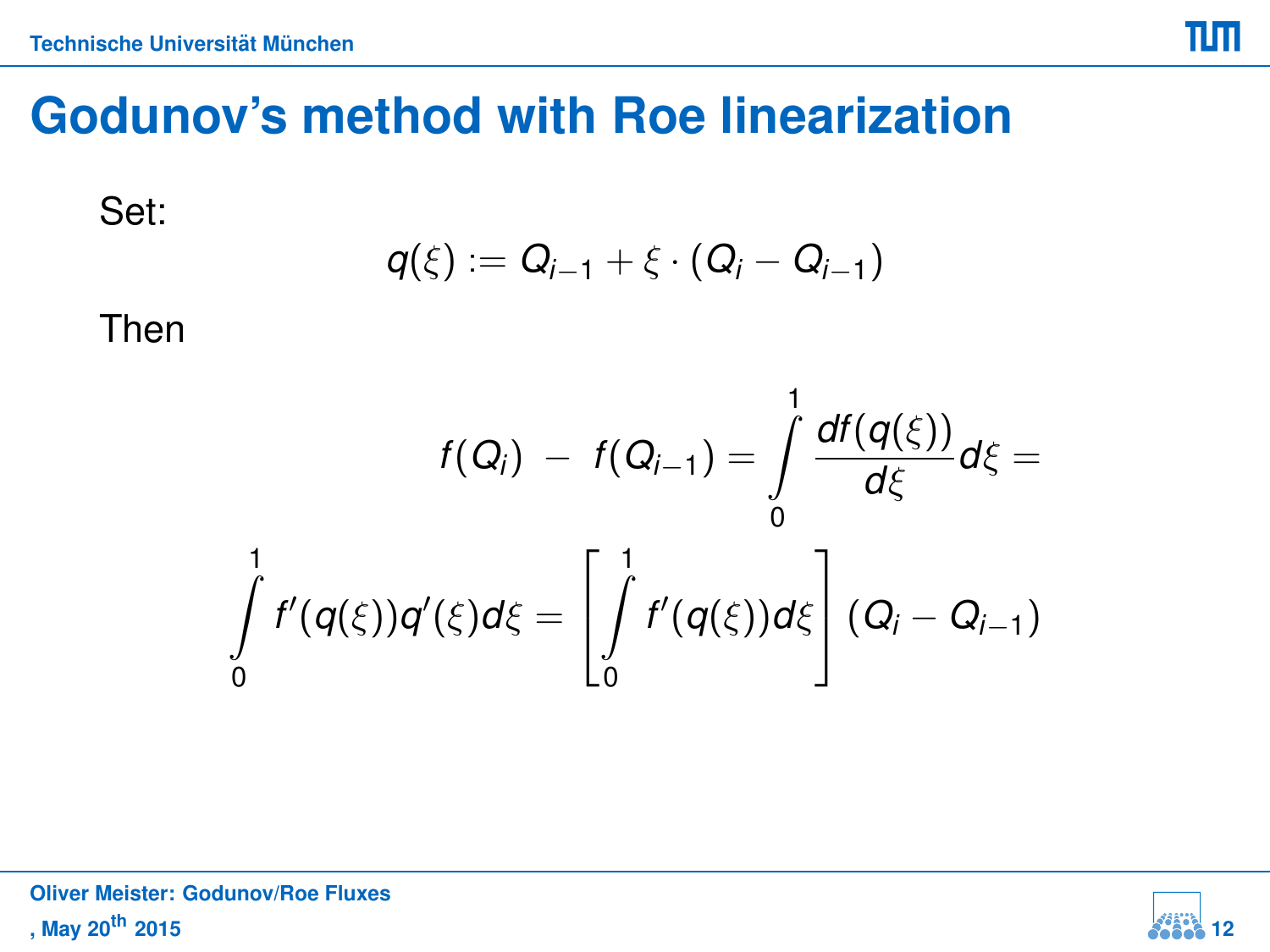Set:

$$
q(\xi):=Q_{i-1}+\xi\cdot(Q_i-Q_{i-1})
$$

Then

$$
f(Q_i) - f(Q_{i-1}) = \int_0^1 \frac{df(q(\xi))}{d\xi} d\xi = \int_0^1 f'(q(\xi)) d\xi
$$
  
So a suitable choice for  $\hat{A}$  is  $\int_0^1 f'(q(\xi)) d\xi$ .



πm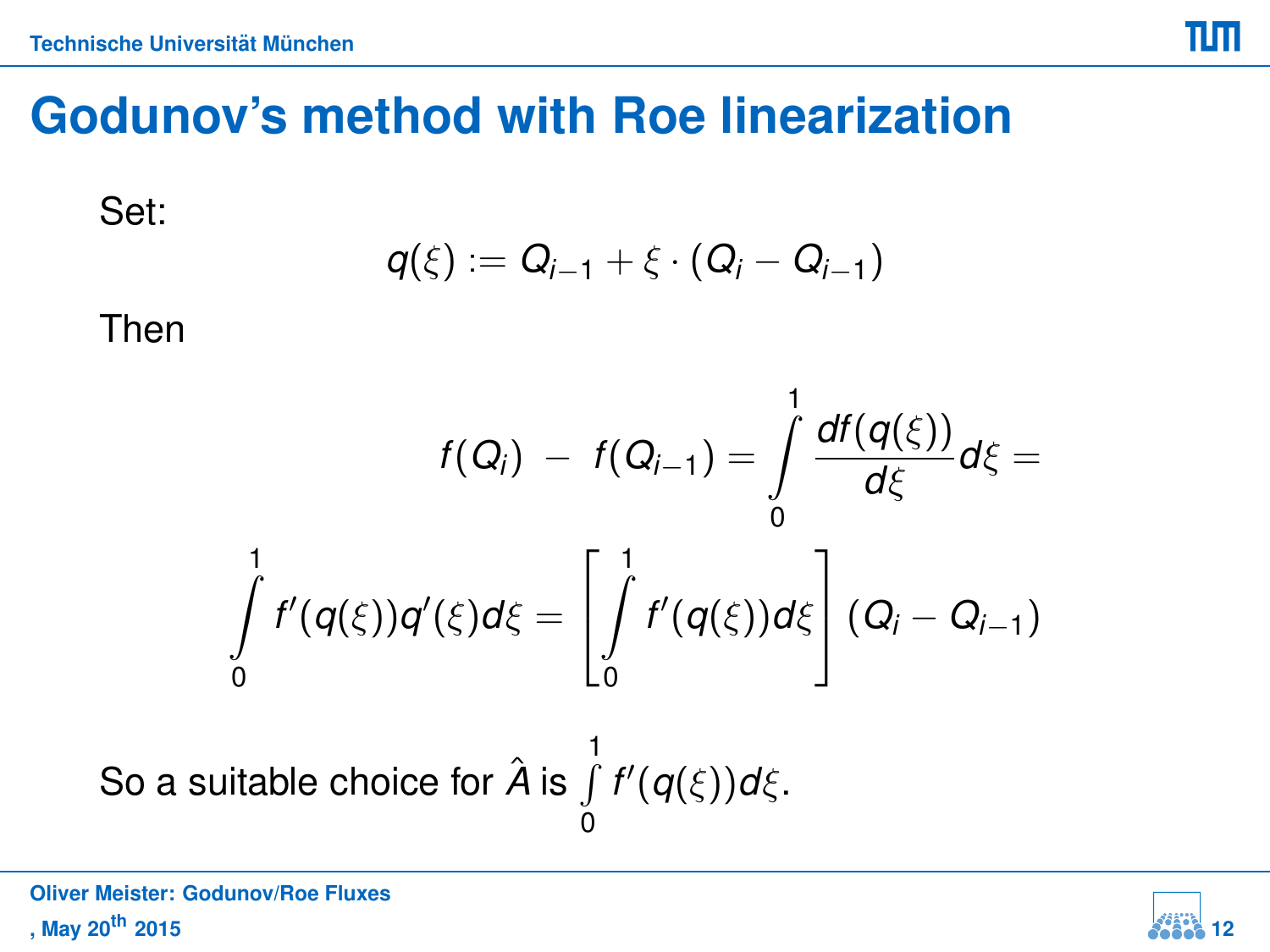Usually, instead of integrating over  $\xi$  a transformation  $z(\xi)$  is used to integrate a path on, because the resulting system might not be hyperbolic any more.

$$
f(Q_i) - f(Q_{i-1}) = \left[\int_0^1 f'(q(z(\xi)))d\xi\right](Z_i - Z_{i-1})
$$
  
where  $Z_i = z(Q_i), Z_{i-1} = z(Q_{i-1})$  and  

$$
Q_i - Q_{i-1} = \left[\int_0^1 \frac{dq(z(\xi))}{dz}d\xi\right](Z_i - Z_{i-1})
$$



піп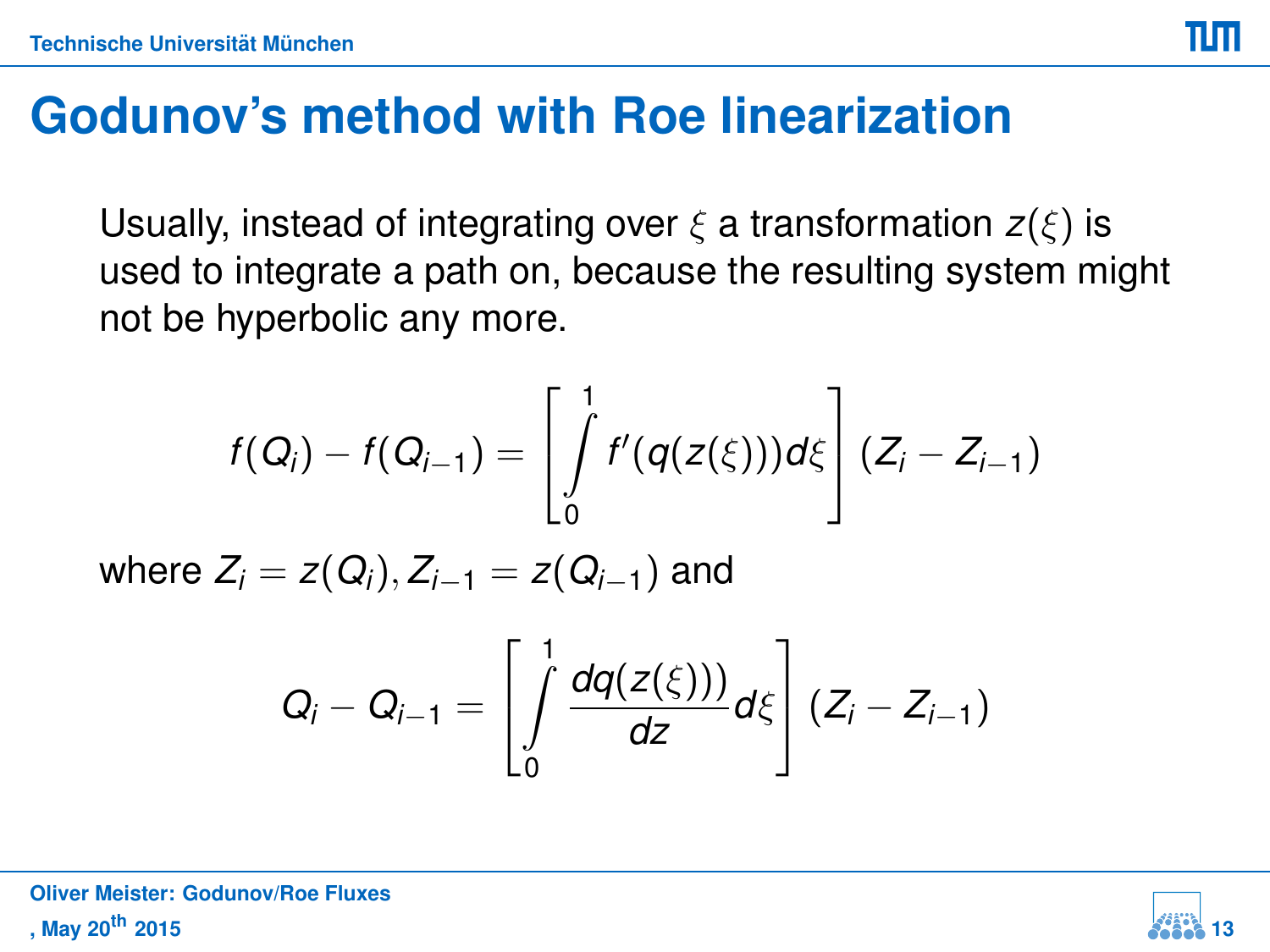### **Roe solver for the 1D Shallow Water Equations**

Nonlinear system of equations (ignoring source terms):

$$
\begin{bmatrix} h \\ h u \end{bmatrix}_t + \begin{bmatrix} h u \\ h u^2 + \frac{1}{2} g h^2 \end{bmatrix}_x = 0
$$

They can be described in quasilinear form:

$$
\begin{bmatrix} h \\ h u \end{bmatrix}_t + \begin{bmatrix} 0 & 1 \\ -(u)^2 + gh & 2u \end{bmatrix} \begin{bmatrix} h \\ h u \end{bmatrix}_x = 0
$$



ππ